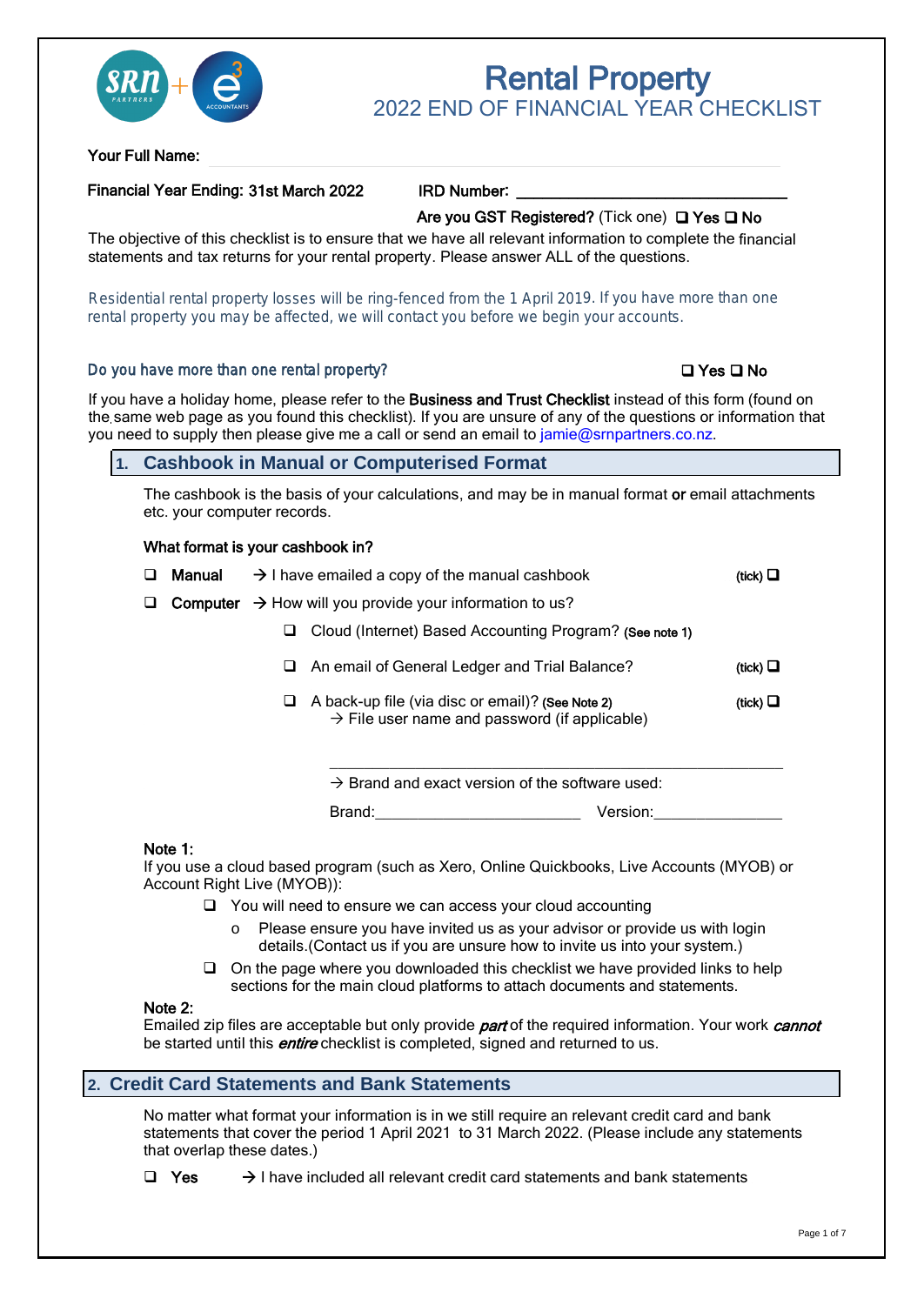| 3. Rent Received      |                                                                                                                                                                                |                      |
|-----------------------|--------------------------------------------------------------------------------------------------------------------------------------------------------------------------------|----------------------|
|                       | Was any rent banked into a private bank account?                                                                                                                               |                      |
| <b>No</b><br>◻        | $\rightarrow$ Go to next numbered section heading                                                                                                                              |                      |
| ◻<br>Yes              | $\rightarrow$ Please complete the following:                                                                                                                                   |                      |
|                       | Address of rental property:                                                                                                                                                    | Rent Received:       |
|                       |                                                                                                                                                                                | $\frac{1}{2}$        |
|                       | the control of the control of the control of the control of the control of                                                                                                     | $\frac{1}{2}$        |
|                       |                                                                                                                                                                                | $\mathbb{S}$         |
| 4. Property Manager   |                                                                                                                                                                                |                      |
|                       |                                                                                                                                                                                |                      |
| ◻<br><b>No</b>        | Did you use a property manager to manage your property?<br>$\rightarrow$ Go to next numbered section heading                                                                   |                      |
| ◻<br>Yes              | $\rightarrow$ Please enclose copies of the property manager statements                                                                                                         |                      |
|                       | or their contact details                                                                                                                                                       | $\Box$ Included      |
| 5. Availability       |                                                                                                                                                                                |                      |
|                       | Was your property available for rental for the full year?                                                                                                                      |                      |
| Yes<br>◻              | $\rightarrow$ Go to next numbered section heading                                                                                                                              |                      |
| <b>No</b><br>O.       | $\rightarrow$ Please complete the following:                                                                                                                                   |                      |
|                       | Address of rental property:                                                                                                                                                    | Date(s) unavailable: |
|                       | Reasons for unavailability (eg: repairs being made, living in property yourself etc.)                                                                                          |                      |
|                       |                                                                                                                                                                                |                      |
| 6. Insurance Claim(s) |                                                                                                                                                                                |                      |
|                       | A: Did you make any insurance claim or receive any insurance payout(s) on the property from<br>1 <sup>st</sup> April 2021 to 31 March 2022?<br>(This includes any EQC claims.) |                      |
| $\Box$ No             | $\rightarrow$ Go to B                                                                                                                                                          |                      |
| $\Box$ Yes            | $\rightarrow$ Please provide brief details or attach a relevant summary                                                                                                        |                      |
|                       |                                                                                                                                                                                |                      |
| assets?               | B: Did you undertake any repair work relating to an insurance payout, including replacement of                                                                                 | $\Box$ Included      |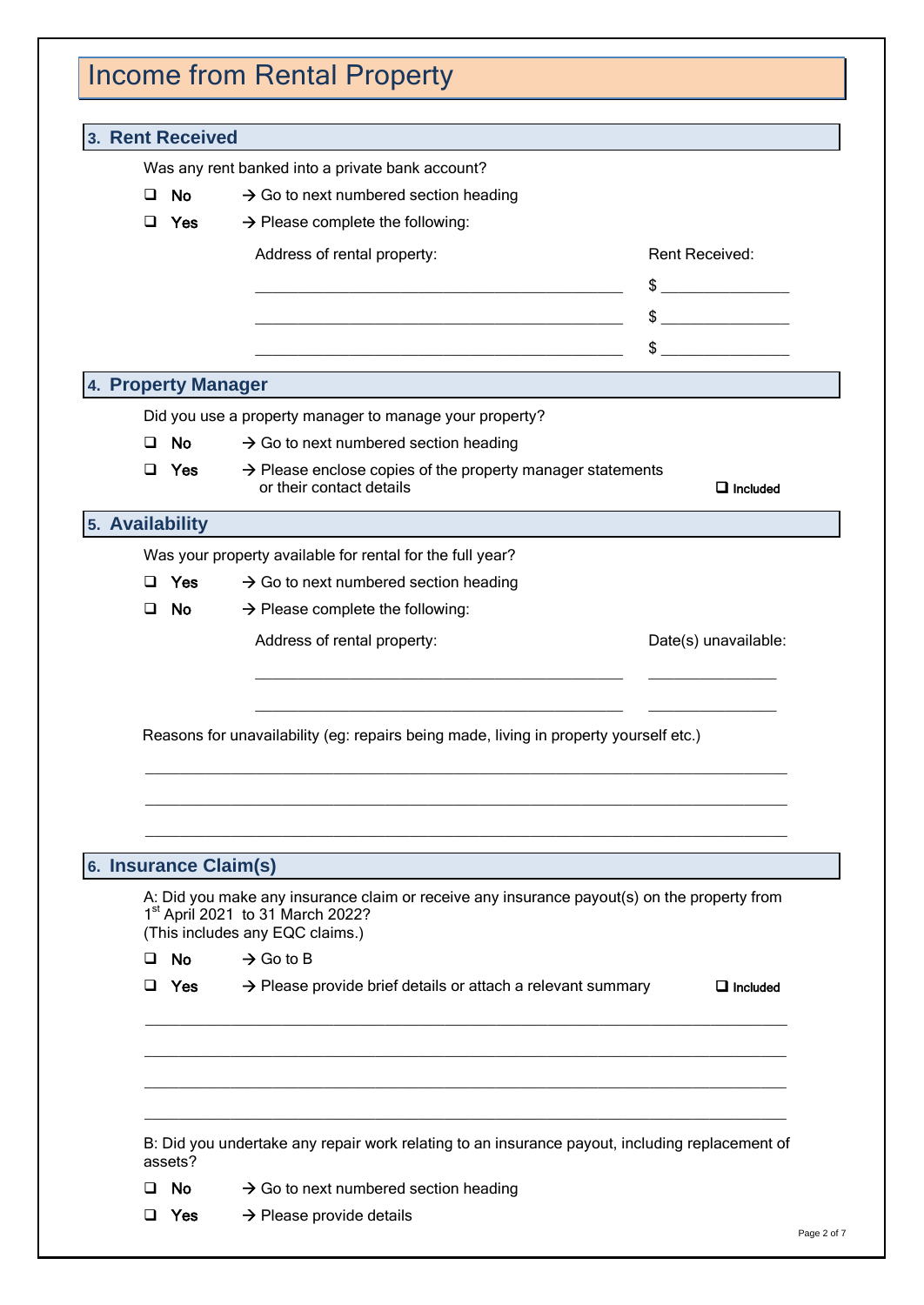### Rental Expenses

## **7. Basic Expenses** If you have more than one property please clearly distinguish which property the expenses relate to. Address of rental property **Rates** Insurance Repairs Mortgage Interest

| $\frac{1}{2}$ $\frac{1}{2}$ $\frac{1}{2}$ $\frac{1}{2}$ $\frac{1}{2}$ $\frac{1}{2}$ $\frac{1}{2}$ $\frac{1}{2}$ $\frac{1}{2}$ $\frac{1}{2}$ $\frac{1}{2}$ $\frac{1}{2}$ $\frac{1}{2}$ $\frac{1}{2}$ $\frac{1}{2}$ $\frac{1}{2}$ $\frac{1}{2}$ $\frac{1}{2}$ $\frac{1}{2}$ $\frac{1}{2}$ $\frac{1}{2}$ $\frac{1}{2}$ |  |                          |
|---------------------------------------------------------------------------------------------------------------------------------------------------------------------------------------------------------------------------------------------------------------------------------------------------------------------|--|--------------------------|
|                                                                                                                                                                                                                                                                                                                     |  | $\sim$ \$ \$ \$ \$ \$ \$ |

#### **8. Repairs, Improvements, Compliance and Tenant Damage**

- $\Box$  No  $\rightarrow$  Continue below
- 

- $\Box$  No  $\rightarrow$  Continue below
- 

- $\Box$  No  $\rightarrow$  Continue below
- 

- $\Box$  No  $\rightarrow$  Go to next question
- 

| tal Expenses<br>sic Expenses                                                                                                                                                                                                                                                                     |                                                                                                                                                                                                                                                                                                                                                                          |                                                             |             |  |  |
|--------------------------------------------------------------------------------------------------------------------------------------------------------------------------------------------------------------------------------------------------------------------------------------------------|--------------------------------------------------------------------------------------------------------------------------------------------------------------------------------------------------------------------------------------------------------------------------------------------------------------------------------------------------------------------------|-------------------------------------------------------------|-------------|--|--|
| If you have more than one property please clearly distinguish which property the expenses relate to.<br>Address of rental property<br>Rates<br>$\frac{1}{2}$<br>\$<br>$\frac{1}{2}$<br>$\frac{1}{2}$                                                                                             | Insurance<br>Repairs<br>$\frac{1}{2}$<br>$\Omega$<br>$\frac{1}{2}$ $\frac{1}{2}$ $\frac{1}{2}$ $\frac{1}{2}$ $\frac{1}{2}$ $\frac{1}{2}$ $\frac{1}{2}$ $\frac{1}{2}$ $\frac{1}{2}$ $\frac{1}{2}$ $\frac{1}{2}$ $\frac{1}{2}$ $\frac{1}{2}$ $\frac{1}{2}$ $\frac{1}{2}$ $\frac{1}{2}$ $\frac{1}{2}$ $\frac{1}{2}$ $\frac{1}{2}$ $\frac{1}{2}$ $\frac{1}{2}$ $\frac{1}{2}$ | Mortgage Interest                                           |             |  |  |
| \$<br>$\frac{1}{2}$<br>$\frac{1}{2}$<br>$\frac{1}{2}$<br>pairs, Improvements, Compliance and Tenant Damage                                                                                                                                                                                       | $\frac{1}{2}$<br>$\frac{1}{2}$<br>$\frac{1}{2}$                                                                                                                                                                                                                                                                                                                          | $\frac{1}{2}$                                               |             |  |  |
| Have you made any <i>replacement</i> repairs? (e.g.: wooden fence replaced with wooden fence)<br>$\rightarrow$ Continue below<br>$\square$ No<br>$\rightarrow$ Please provide details<br>$\Box$ Yes<br>Have you made any <i>improvement</i> repairs? (e.g.: gravel driveway to asphalt driveway) |                                                                                                                                                                                                                                                                                                                                                                          | $\Box$ Included                                             |             |  |  |
| $\rightarrow$ Continue below<br>$\square$ No<br>$\rightarrow$ Please provide details<br>$\Box$ Yes<br>Have you made any <i>compliance</i> repairs? (e.g.: insulation added to bring property up to standard)<br>$\rightarrow$ Continue below<br>$\square$ No                                     |                                                                                                                                                                                                                                                                                                                                                                          | $\Box$ Included                                             |             |  |  |
| $\rightarrow$ Please provide details<br>$\Box$ Yes<br>Was any damage incurred by tenants that you have been or expect to be reimbursed for?<br>$\square$ No<br>$\rightarrow$ Go to next question<br>$\Box$ Yes<br>$\rightarrow$ Please provide details                                           |                                                                                                                                                                                                                                                                                                                                                                          | $\Box$ Included<br>$\square$ Included                       |             |  |  |
| Repair, upgrade, compliance or damage description                                                                                                                                                                                                                                                | Replacement<br>Cost<br>(incl. GST)<br>Purchase<br>Date                                                                                                                                                                                                                                                                                                                   | Tick category<br>Tenant Damage<br>Improvement<br>Compliance |             |  |  |
|                                                                                                                                                                                                                                                                                                  |                                                                                                                                                                                                                                                                                                                                                                          |                                                             |             |  |  |
|                                                                                                                                                                                                                                                                                                  |                                                                                                                                                                                                                                                                                                                                                                          |                                                             |             |  |  |
|                                                                                                                                                                                                                                                                                                  |                                                                                                                                                                                                                                                                                                                                                                          |                                                             |             |  |  |
|                                                                                                                                                                                                                                                                                                  |                                                                                                                                                                                                                                                                                                                                                                          |                                                             | Page 3 of 7 |  |  |
|                                                                                                                                                                                                                                                                                                  |                                                                                                                                                                                                                                                                                                                                                                          |                                                             |             |  |  |
|                                                                                                                                                                                                                                                                                                  |                                                                                                                                                                                                                                                                                                                                                                          |                                                             |             |  |  |
|                                                                                                                                                                                                                                                                                                  |                                                                                                                                                                                                                                                                                                                                                                          |                                                             |             |  |  |
|                                                                                                                                                                                                                                                                                                  |                                                                                                                                                                                                                                                                                                                                                                          |                                                             |             |  |  |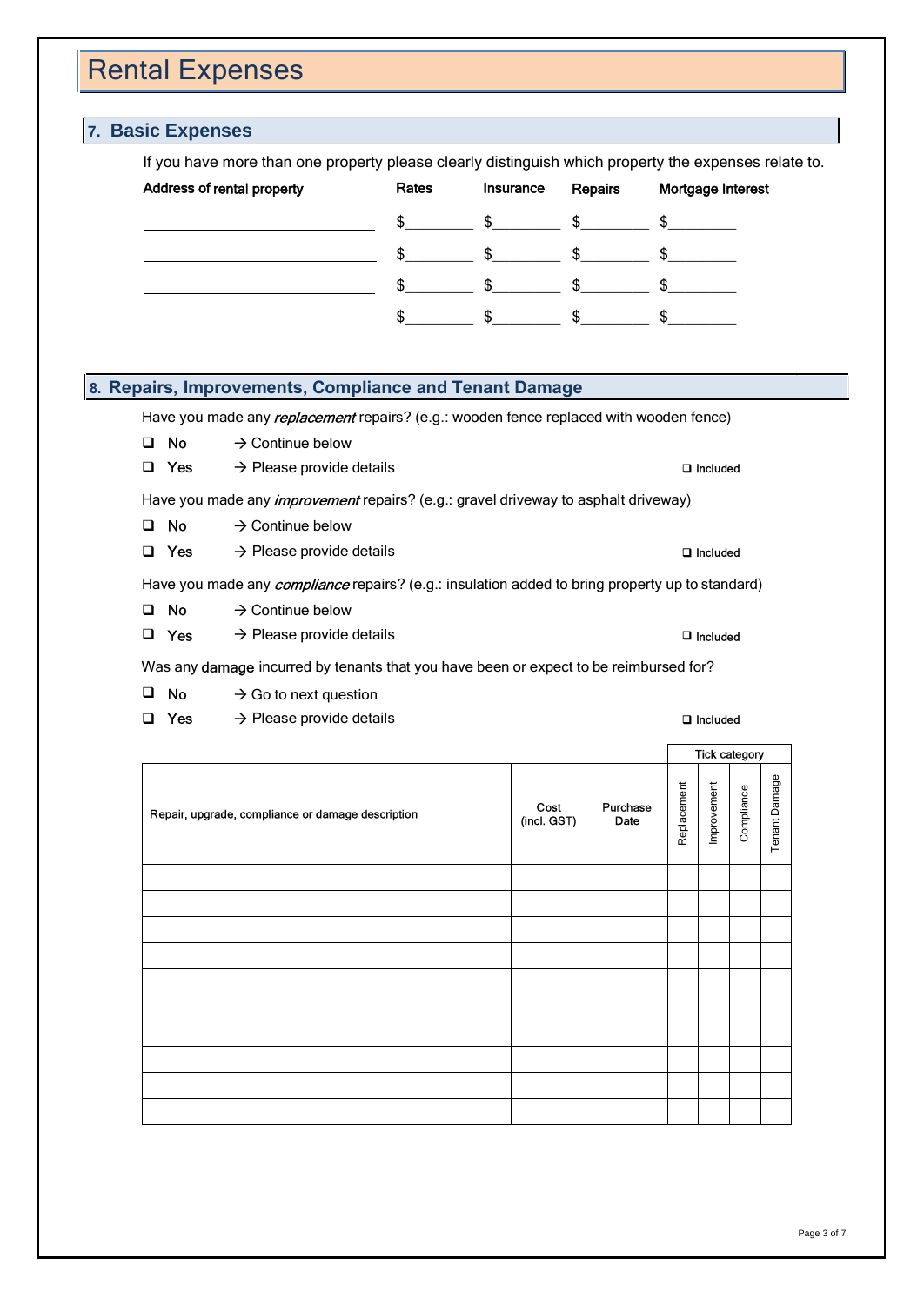# Rental Expenses (continued)

| 9. Term Loan              |                                                                                                                                   |                 |
|---------------------------|-----------------------------------------------------------------------------------------------------------------------------------|-----------------|
|                           | Do you have a term loan relating to your rental property?                                                                         |                 |
| ◻<br><b>No</b>            | $\rightarrow$ Go to next numbered section heading                                                                                 |                 |
| □<br>Yes                  | $\rightarrow$ Please attach a term loan statement showing interest paid<br>for the year and the loan balance as at 31 March 2022. | $\Box$ Included |
| 10. Travel Expenses       |                                                                                                                                   |                 |
|                           | How many kilometres did you travel to inspect your property/properties?                                                           | kms             |
|                           | Other travel costs incurred in connection with your rental property/properties:                                                   |                 |
| ◻                         | Airfares:                                                                                                                         |                 |
|                           | Accommodation:                                                                                                                    |                 |
| П                         | Taxis and other:                                                                                                                  |                 |
| <b>11. Legal Expenses</b> |                                                                                                                                   |                 |
|                           | Did you incur any legal expenses in relation to your rental property?                                                             |                 |
| ப<br>No.                  | $\rightarrow$ Go to next numbered section heading                                                                                 |                 |
| ∩<br>Yes                  | $\rightarrow$ Please attach copies for all legal expense invoices                                                                 | $\Box$ Included |
| <b>12.Other Expenses</b>  |                                                                                                                                   |                 |
|                           | Did you incur any other expenses in relation to your rental property?                                                             |                 |
| No.<br>∩                  | $\rightarrow$ Go to next numbered section heading                                                                                 |                 |
| Yes<br>n                  | $\rightarrow$ Please attach copies of all invoices                                                                                | $\Box$ Included |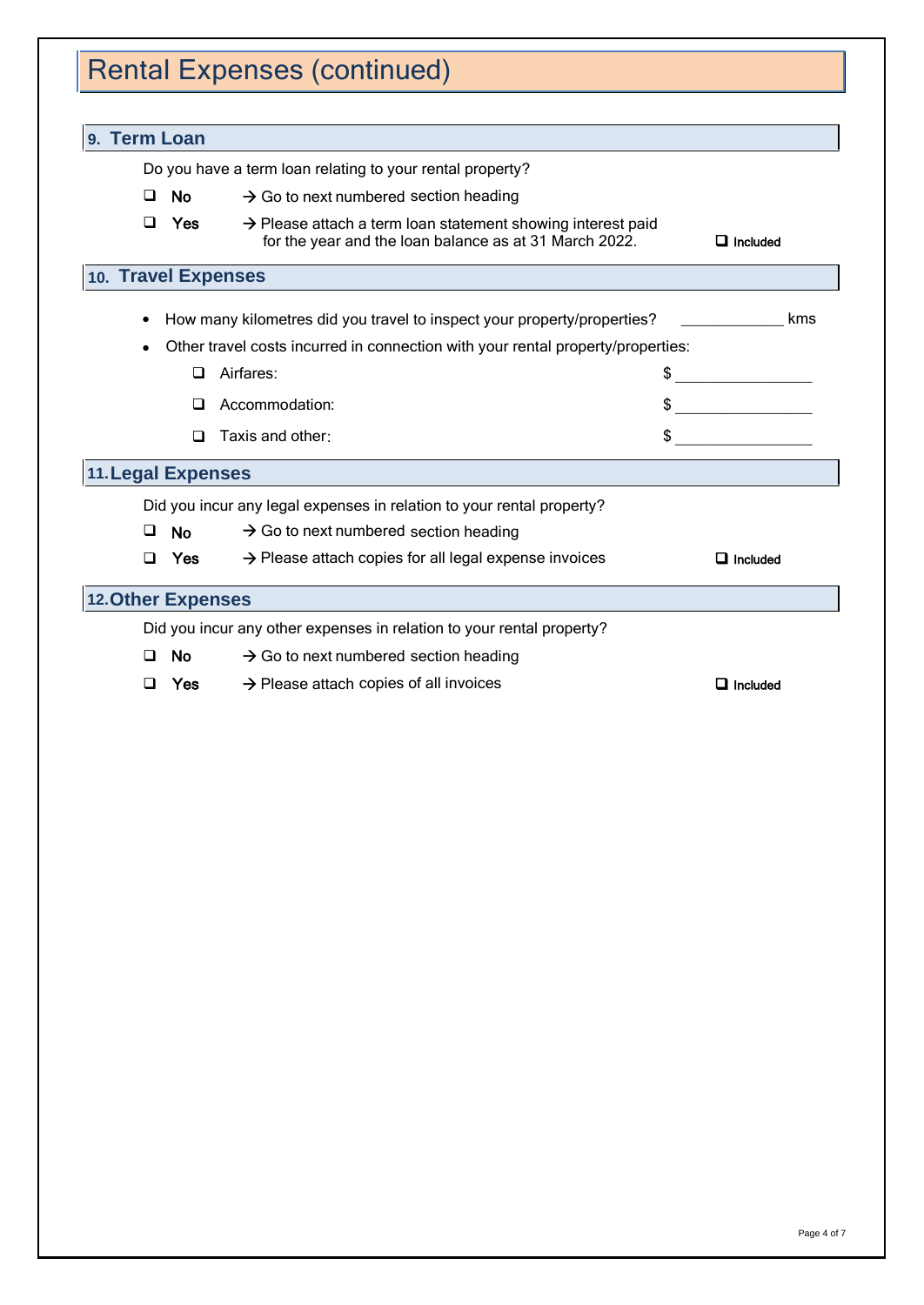|                                                                                                                            |    | <b>13. Home Office Expenses</b>                  |                                                                                                                                                                                                                                                                                                                     |  |
|----------------------------------------------------------------------------------------------------------------------------|----|--------------------------------------------------|---------------------------------------------------------------------------------------------------------------------------------------------------------------------------------------------------------------------------------------------------------------------------------------------------------------------|--|
| Have you already provided details of your home office expenses on another checklist (eg: a<br>company or trust checklist)? |    |                                                  |                                                                                                                                                                                                                                                                                                                     |  |
| Yes<br>$\rightarrow$ Go to next orange section heading<br>□                                                                |    |                                                  |                                                                                                                                                                                                                                                                                                                     |  |
| $\Box$                                                                                                                     | No | $\rightarrow$ Please complete the following:     | $\Box$ Completed                                                                                                                                                                                                                                                                                                    |  |
|                                                                                                                            |    | Total floor area of home (in square metres):     | <u> 1989 - Johann Barbara, martin a</u>                                                                                                                                                                                                                                                                             |  |
|                                                                                                                            |    | Floor area used for business (in square metres): |                                                                                                                                                                                                                                                                                                                     |  |
|                                                                                                                            |    | House and contents insurance:                    |                                                                                                                                                                                                                                                                                                                     |  |
|                                                                                                                            |    | Interest Paid on Personal Home Mortgages:        |                                                                                                                                                                                                                                                                                                                     |  |
|                                                                                                                            |    | Annual Rates (both land and water):              | $\frac{1}{2}$ $\frac{1}{2}$ $\frac{1}{2}$ $\frac{1}{2}$ $\frac{1}{2}$ $\frac{1}{2}$ $\frac{1}{2}$ $\frac{1}{2}$ $\frac{1}{2}$ $\frac{1}{2}$ $\frac{1}{2}$ $\frac{1}{2}$ $\frac{1}{2}$ $\frac{1}{2}$ $\frac{1}{2}$ $\frac{1}{2}$ $\frac{1}{2}$ $\frac{1}{2}$ $\frac{1}{2}$ $\frac{1}{2}$ $\frac{1}{2}$ $\frac{1}{2}$ |  |
|                                                                                                                            |    | Repairs and Maintenance (attach breakdown):      | $\frac{1}{2}$                                                                                                                                                                                                                                                                                                       |  |
|                                                                                                                            |    | Other House Expenses (specify):                  |                                                                                                                                                                                                                                                                                                                     |  |
|                                                                                                                            |    | Telephone Rental (including Internet):           |                                                                                                                                                                                                                                                                                                                     |  |
|                                                                                                                            |    | <b>Business Toll Calls:</b>                      |                                                                                                                                                                                                                                                                                                                     |  |
|                                                                                                                            |    | Power / Heating:                                 |                                                                                                                                                                                                                                                                                                                     |  |
|                                                                                                                            |    | Rent Paid (if you pay rent for your residence):  | $\frac{1}{2}$                                                                                                                                                                                                                                                                                                       |  |

# Fixed Assets

A. Did you purchase any asset during the year for your property or make any building improvement? (A building improvement is not just a repair, but rather an upgrade, eg: wooden fence to brick fence, room added on, gravel driveway to asphalt etc.)

- $\Box$  No  $\rightarrow$  Go to B
- 
- 
- $\Box$  Yes  $\rightarrow$  Please complete the following:  $\Box$  Yes  $\Box$  Completed

|                                         |                  | _ _ _ _ _ _ _ _ _ _ _ |
|-----------------------------------------|------------------|-----------------------|
| <b>Asset or Improvement Description</b> | Cost (incl. GST) | <b>Purchase Date</b>  |
|                                         |                  |                       |
|                                         |                  |                       |
|                                         |                  |                       |
|                                         |                  |                       |
|                                         |                  |                       |

B. Did you sell or scrap any asset during the year for your property (e.g.: oven, microwave etc.)?

- $\Box$  No  $\rightarrow$  Go to next section heading
- $\Box$  Yes  $\rightarrow$  Please complete the following:  $\Box$  Completed

| <b>Asset Sold or Scrapped</b> | Cost (incl. GST) Sold (inc. GST) | <b>Disposal Date</b> |
|-------------------------------|----------------------------------|----------------------|
|                               |                                  |                      |
|                               |                                  |                      |
|                               |                                  |                      |
|                               |                                  |                      |
|                               |                                  |                      |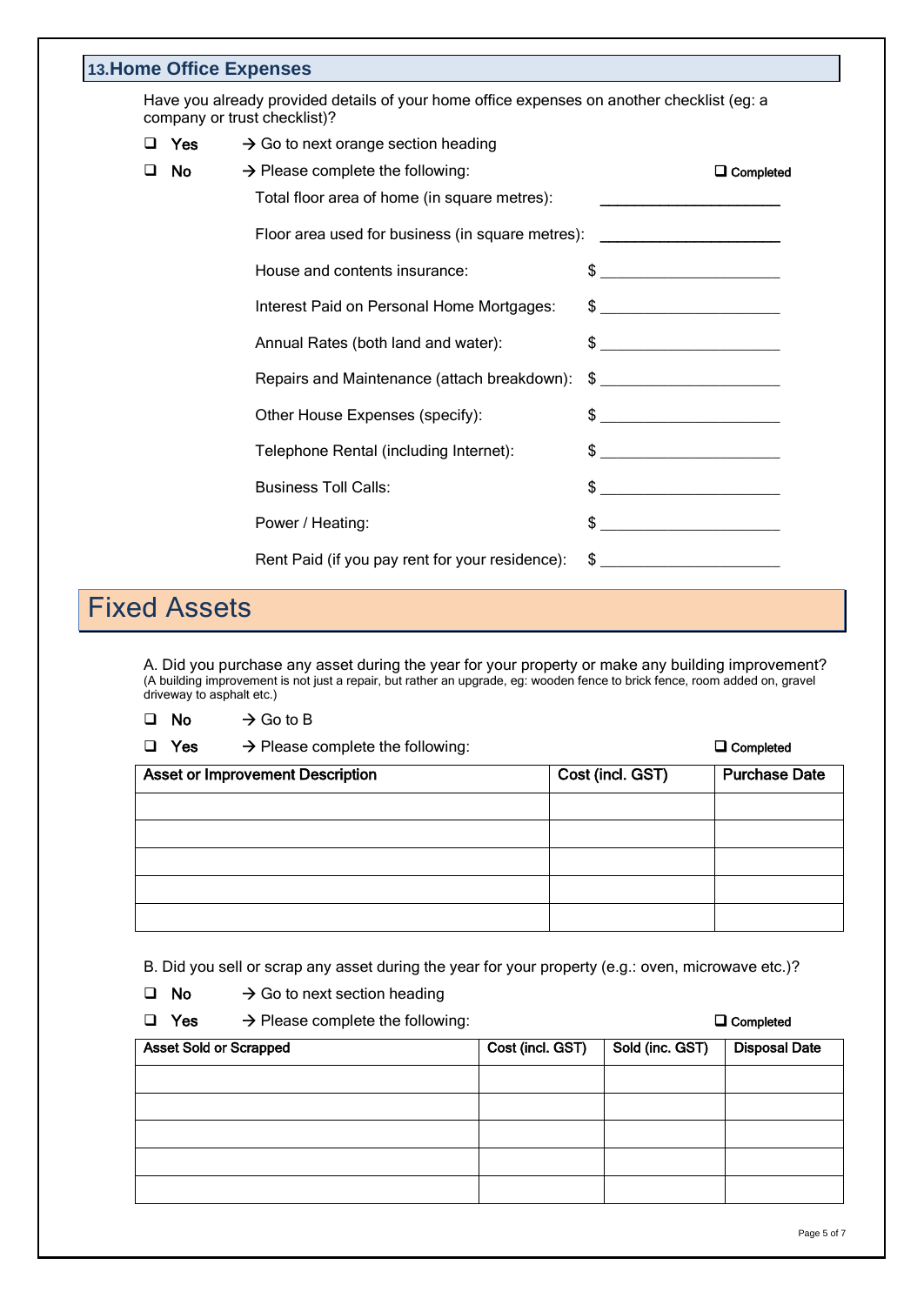| <b>No</b><br>ப         | Did you purchase a rental property between 1 <sup>st</sup> April 2021 and 31 <sup>st</sup> March 2022?                                                                                      |                                    |
|------------------------|---------------------------------------------------------------------------------------------------------------------------------------------------------------------------------------------|------------------------------------|
| ◻<br><b>Yes</b>        | $\rightarrow$ Go to next orange section heading<br>$\rightarrow$ Please complete the following:                                                                                             | $\Box$ Completed                   |
|                        | 1.) What is the address of the purchased property?                                                                                                                                          |                                    |
|                        |                                                                                                                                                                                             |                                    |
|                        | 2.) Please provide a copy of your solicitors settlement statement                                                                                                                           | $\Box$ Included                    |
|                        | 3.) Please enclose a copy of the sale and purchase agreement                                                                                                                                | $\Box$ Included                    |
|                        | 4.) Is it subject to an insurance claim? (Tick one)                                                                                                                                         | $\Box$ Yes $\Box$ No               |
|                        | A: Provide details of the market or government valuation.                                                                                                                                   |                                    |
|                        | $\rightarrow$ Please attach a copy of either                                                                                                                                                | $\Box$ Included                    |
|                        | B: Please provide the following details of loans raised to finance the purchase of the new property:                                                                                        |                                    |
| 1.                     | Amount borrowed:                                                                                                                                                                            |                                    |
| 2.                     | Borrowed from:                                                                                                                                                                              |                                    |
| 3.                     | Security given:                                                                                                                                                                             |                                    |
|                        | 4. Guaranteed by:                                                                                                                                                                           |                                    |
|                        |                                                                                                                                                                                             |                                    |
|                        |                                                                                                                                                                                             |                                    |
| <b>Properties Sold</b> |                                                                                                                                                                                             |                                    |
|                        | Did you sell a rental property between 1st April 2021 and 31st March 2022?                                                                                                                  |                                    |
| <b>No</b>              | $\rightarrow$ Go to next orange section heading                                                                                                                                             |                                    |
| Yes<br>⊔               | $\rightarrow$ Please complete the following:                                                                                                                                                | $\Box$ Completed                   |
|                        |                                                                                                                                                                                             |                                    |
|                        | 1.) What was the original purchase date?                                                                                                                                                    |                                    |
|                        | 2.) Please provide a copy of your solicitors settlement statement                                                                                                                           | $\Box$ Included<br>$\Box$ Included |
|                        | 3.) Please enclose a copy of the sale and purchase agreement                                                                                                                                |                                    |
| <b>Other Issues</b>    |                                                                                                                                                                                             |                                    |
|                        | Inland Revenue no longer issues refund cheques. In case of a refund, what bank account number<br>would you like it sent to?                                                                 |                                    |
|                        | Are there any other issues associated to your rental property that we should be made aware of?<br>(For example have you sold or intend to sell your rental property in the next 12 months?) |                                    |

\_\_\_\_\_\_\_\_\_\_\_\_\_\_\_\_\_\_\_\_\_\_\_\_\_\_\_\_\_\_\_\_\_\_\_\_\_\_\_\_\_\_\_\_\_\_\_\_\_\_\_\_\_\_\_\_\_\_\_\_\_\_\_\_\_\_\_\_\_\_\_\_\_\_\_

 $\frac{1}{2}$  ,  $\frac{1}{2}$  ,  $\frac{1}{2}$  ,  $\frac{1}{2}$  ,  $\frac{1}{2}$  ,  $\frac{1}{2}$  ,  $\frac{1}{2}$  ,  $\frac{1}{2}$  ,  $\frac{1}{2}$  ,  $\frac{1}{2}$  ,  $\frac{1}{2}$  ,  $\frac{1}{2}$  ,  $\frac{1}{2}$  ,  $\frac{1}{2}$  ,  $\frac{1}{2}$  ,  $\frac{1}{2}$  ,  $\frac{1}{2}$  ,  $\frac{1}{2}$  ,  $\frac{1$